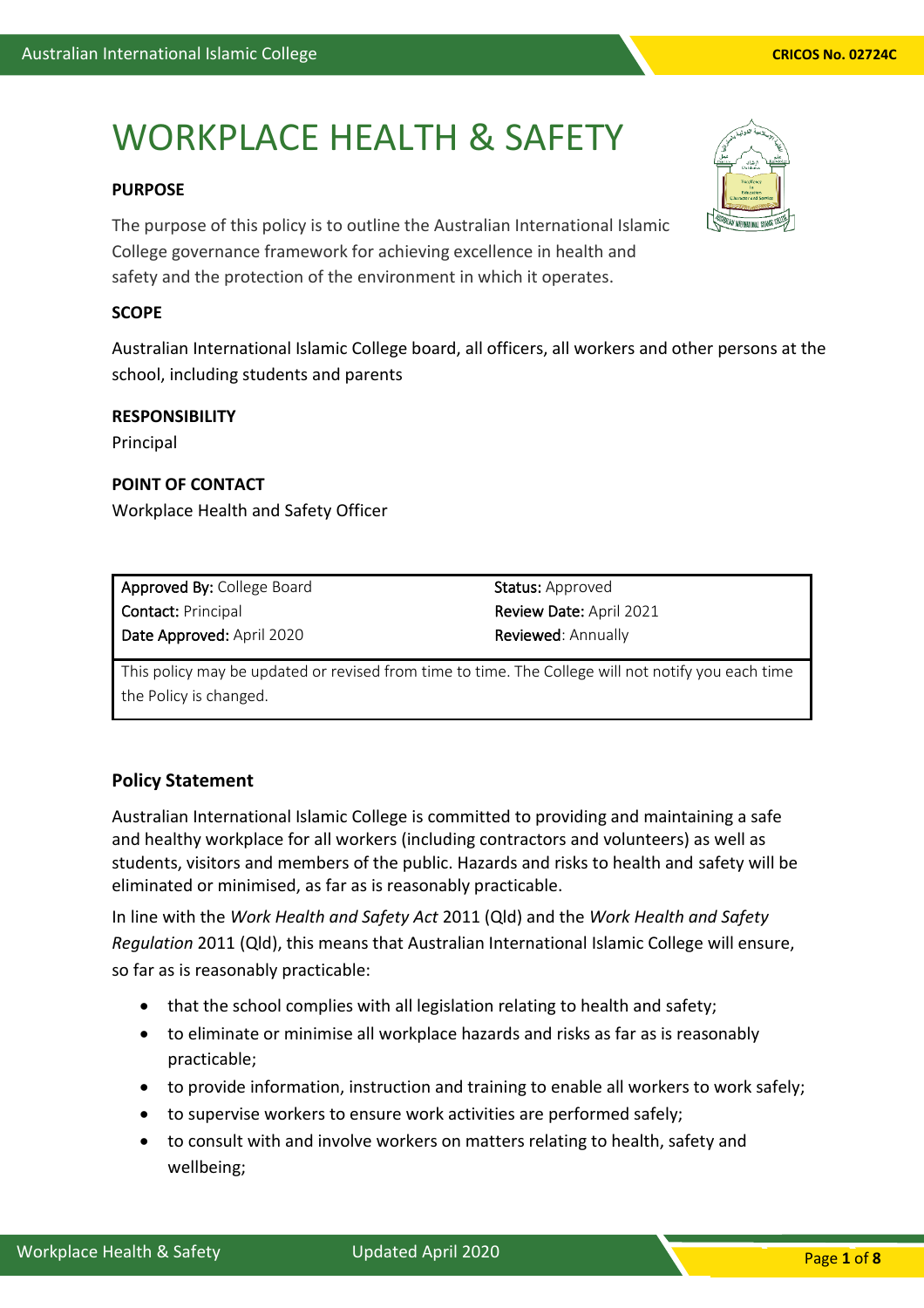- to provide appropriate safety equipment and personal protective equipment;
- to provide a suitable injury management and return to work program

This commitment is in line with Australian International Islamic College responsibility under the *Education (Accreditation of Non-State Schools) Regulation* 2017 to comply with the requirements of the *Work Health and Safety Act 2011.*

#### **Definitions**

Definitions relevant to this policy include:

- Person Conducting a Business or Undertaking
- Officer
- Dangerous incident
- [Due diligence](https://www.worksafe.qld.gov.au/laws-and-compliance/workplace-health-and-safety-laws/due-diligence)
- [Health and safety representative](https://www.worksafe.qld.gov.au/injury-prevention-safety/managing-risks/health-and-safety-representatives-and-health-and-safety-committees)
- [Reasonably practicable](https://www.worksafe.qld.gov.au/laws-and-compliance/workplace-health-and-safety-laws/definitions)
- [Serious injury or illness](https://www.worksafe.qld.gov.au/injury-prevention-safety/injury-prevention-and-safety/what-is-an-incident#injury)
- Worker

#### **Responsibilities**

Australian International Islamic College acknowledges that a duty under the *Work Health and Safety Act 2011* and the *Work Health and Safety Regulation 2011* cannot be transferred or delegated to another person.

Australian International Islamic College also acknowledges that in accordance with the *Work Health and Safety Act 2011* and the *Work Health and Safety Regulation 2011*:

- 1. More than one person can concurrently have the same duty
- 2. Each duty holder must comply with that duty to the standard required by the legislation even if another duty holder has the same duty
- 3. If more than one person has a duty for the same matter, each person
	- a. retains responsibility for their duty in relation to the matter; and
	- b. must discharge their duty to the extent to which they have the capacity to influence and control the matter or would have had that capacity but for an agreement or arrangement purporting to limit or remove that capacity; and
	- c. must, so far as is reasonably practicable, consult, cooperate and coordinate activities with all other persons who have a duty in relation to the same matter

The specific roles and responsibilities of a Person Conducting a Business or Undertaking, Officers, Workers and Other Persons are outlined below.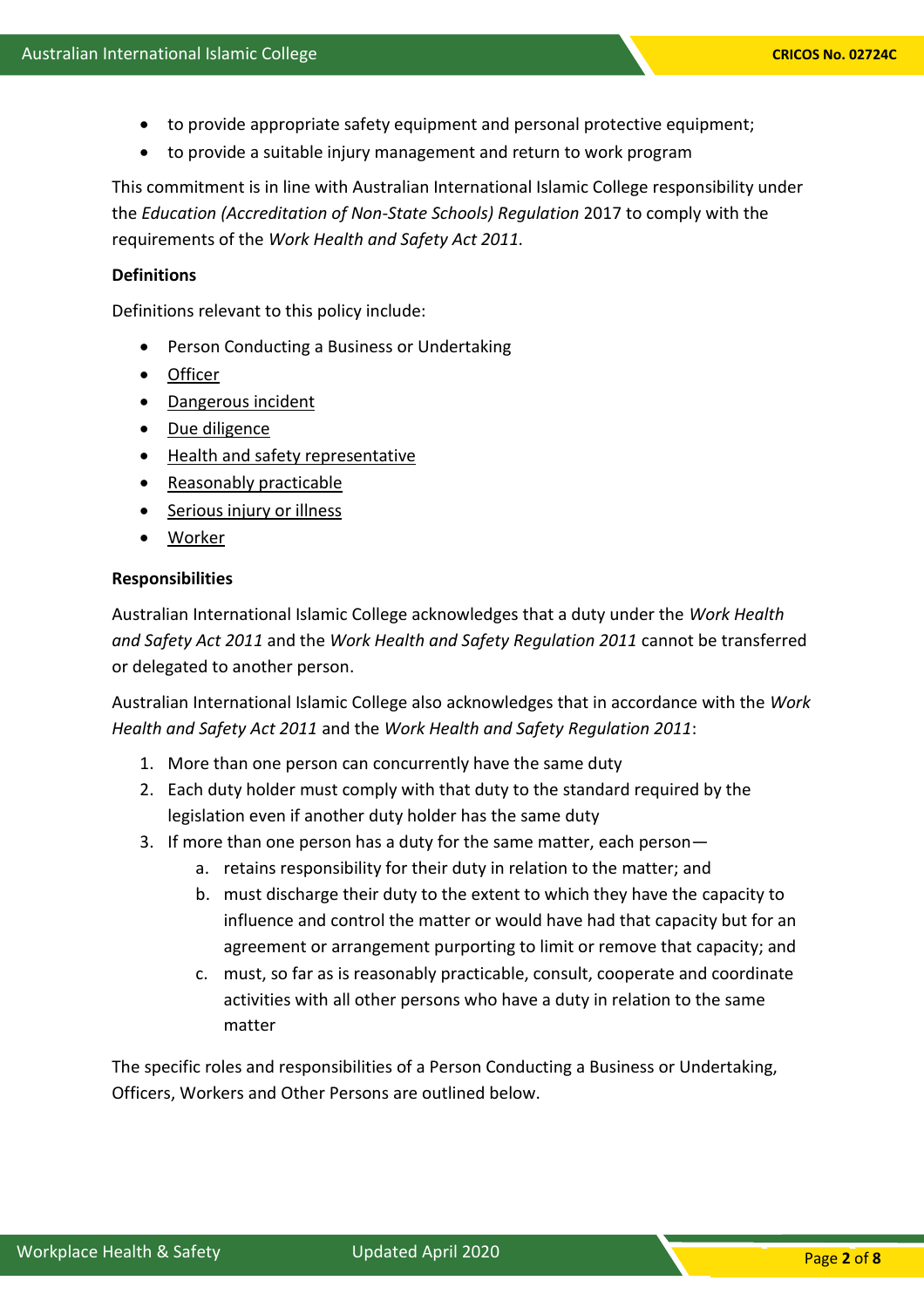#### **Person Conducting a Business or Undertaking**

In its legal role as a *Person Conducting a Business or Undertaking*, Australian International Islamic College must undertake its role and responsibilities under the *Work Health and Safety Act 2011* and the *Work Health and Safety Regulation 2011* as follows: Australian International Islamic College will ensure, so far as is reasonably practicable, the health and safety of:

- a. Workers engaged, or caused to be engaged by the school; and
- b. Workers whose activities in carrying out work are influenced or directed by the school; while they are at work in the school.
- 2. Australian International Islamic College will ensure, so far as is reasonably practicable, that the health and safety of other persons is not put at risk from work carried out as part of the conduct of the school.
- 3. Australian International Islamic College will also ensure, so far as is reasonably practicable
	- a) the provision and maintenance of a work environment without risks to health and safety; and
	- b) the provision and maintenance of safe plant and structures; and
	- c) the provision and maintenance of safe systems of work; and
	- d) the safe use, handling and storage of plant, structures and substances; and
	- e) the provision of adequate facilities for the welfare at work of workers in carrying out work for the school, including ensuring access to those facilities; and
	- f) the provision of any information, training, instruction or supervision that is necessary to protect all persons from risks to their health and safety arising from work carried out as part of the conduct of the school; and
	- g) that the health of workers and the conditions at the school are monitored for the purpose of preventing illness or injury of workers arising from the conduct of the school.
- 5. Australian International Islamic College will ensure, so far as is reasonably practicable, that the school, the means of entering and exiting the school and anything arising from the school are without risks to the health and safety of any person.
- 6. Australian International Islamic College will ensure, so far as is reasonably practicable, that the fixtures, fittings and plant are without risks to the health and safety of any person.
- 7. Australian International Islamic College will ensure the provision of consultation, cooperation and issue resolution in relation to work health and safety as required under the relevant provisions of the legislation
- 8. Australian International Islamic College will ensure compliance when reporting notifiable incidents under the relevant provisions of the legislation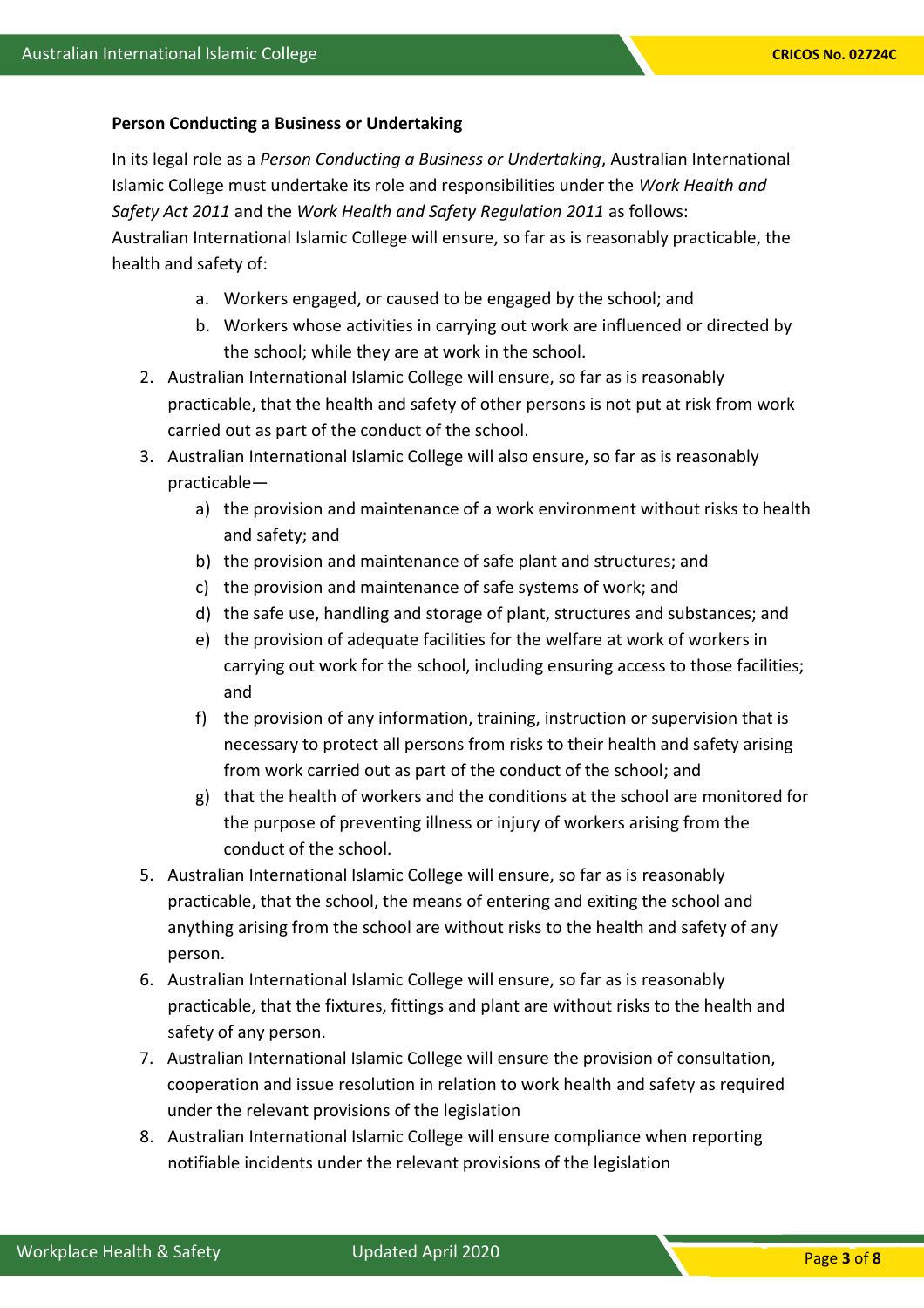Workplace Health & Safety Updated April 2020

9. Australian International Islamic College governing body must also undertake its role and responsibilities under the *Education (Accreditation of Non-State Schools) Regulation* 2017 by complying with the *Work Health and Safety Act 2011.*

#### **Officers**

In their legal role as Officers, Australian International Islamic College's board members, principal and members of the executive leadership team must undertake their role and responsibilities under the *Work Health and Safety Act 2011* and the *Work Health and Safety Regulation 2011* as follows:

- 1. If Australian International Islamic College has a duty or obligation under the legislation, an officer will exercise due diligence to ensure that the school complies with that duty or obligation.
- 2. Due diligence includes taking reasonable steps
	- a. to acquire and keep up-to-date knowledge of work health and safety matters; and
	- b. to gain an understanding of the nature of the operations of Australian International Islamic College and generally of the hazards and risks associated with those operations; and
	- c. to ensure that Australian International Islamic College has available for use, and uses, appropriate resources and processes to eliminate or minimise risks to health and safety from work carried out as part of the conduct of the school; and
	- d. to ensure that Australian International Islamic College has appropriate processes for receiving and considering information regarding incidents, hazards and risks and responding in a timely way to that information; and
	- e. to ensure that Australian International Islamic College has, and implements, processes for complying with any duty or obligation of the school under the legislation; and
	- f. to verify the provision and use of the resources and processes mentioned above.

#### **Workers**

In their legal role as Workers, employees of Australian International Islamic College contractors and subcontractors and their employees, employees of a labour hire company who has been assigned to work in the school, outworkers, apprentices, trainees, students gaining work experience and volunteers, must undertake their role and responsibilities under the *Work Health and Safety Act 2011* and the *Work Health and Safety Regulation 2011* as follows:

1. take reasonable care for his or her own health and safety; and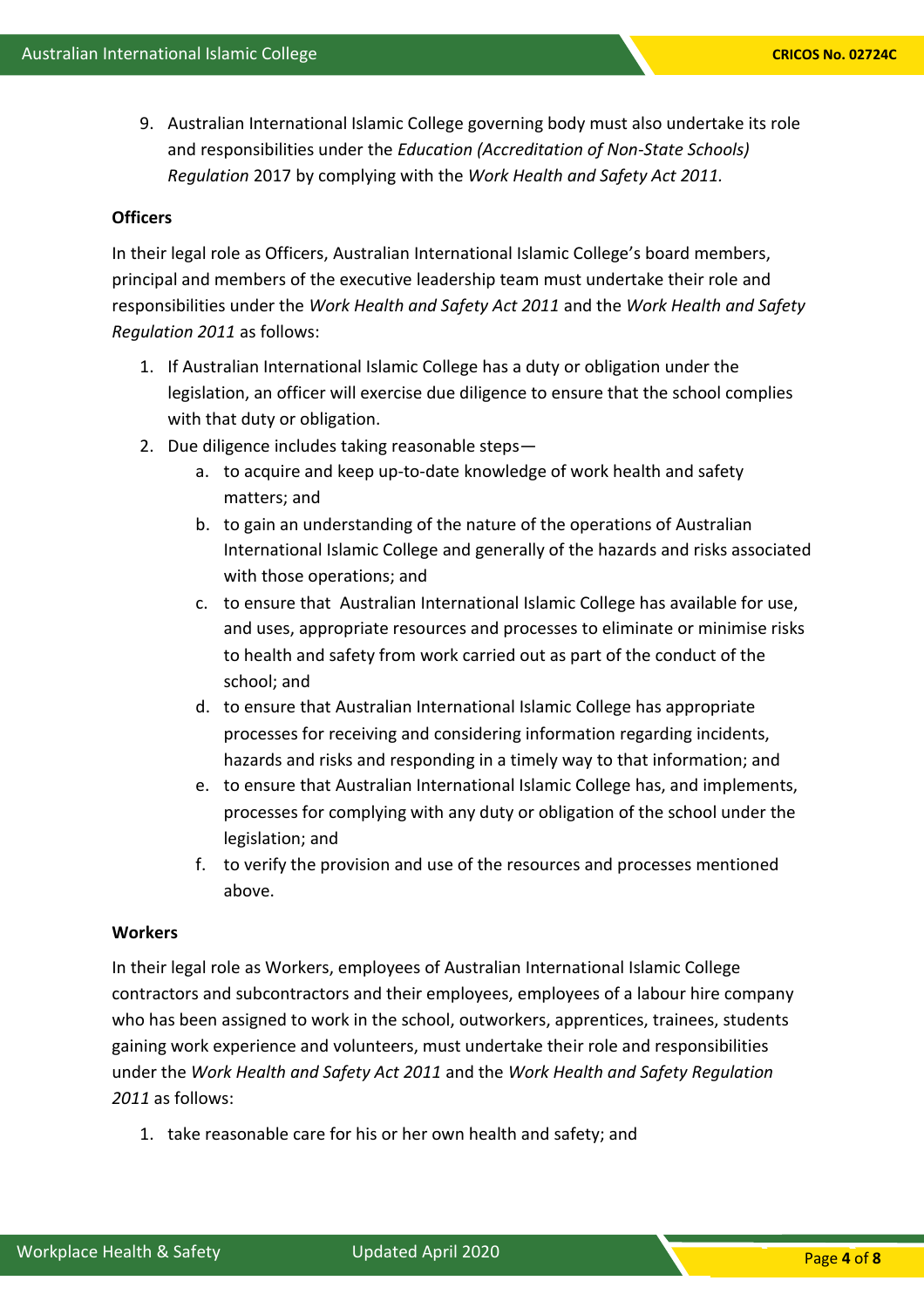- 2. take reasonable care that his or her acts or omissions do not adversely affect the health and safety of others; and
- 3. comply, so far as the worker is reasonably able, with any reasonable instruction that is given by Australian International Islamic College to allow compliance with the legislation; and
- 4. co-operate with any reasonable policy or procedure of Australian International Islamic College relating to health or safety at the school, that has been notified to workers.

#### **Responsibilities of Others at the School**

In their legal role as Other Persons at the school, board members, students, parents and visitors, must undertake their role and responsibilities under the *Work Health and Safety Act 2011* and the *Work Health and Safety Regulation* 2011 as follows:

- 1. take reasonable care for his or her own health and safety; and
- 2. take reasonable care that his or her acts or omissions do not adversely affect the health and safety of others; and
- 3. comply, so far as the person is reasonably able, with any reasonable instruction that is given by Australian International Islamic College

#### **Implementation**

## **Implementation under the** *Work Health and Safety Act* **2011 and the** *Work Health and Safety Regulation* **2011**

In practice, Australian International Islamic College commitment to protecting workers and other persons against harm to their health and safety means that it will implement the following measures in line with the *Work Health and Safety Act 2011* and the *Work Health and Safety Regulation* 2011:

- A risk management process
- Provide information, training, instruction and supervision
- Provide a process for consultation, cooperation and issue resolution

Further details of these measures are provided below.

#### **Risk management process**

Australian International Islamic College Risk Management Policy provides further guidance on the process and approach to managing risks at the school.

#### **Provide information, training, instruction and supervision**

In accordance with the *Work Health and Safety Act 2011* and the *Work Health and Safety Regulation* 2011, Australian International Islamic College will ensure that appropriate information, training, instruction and supervision is provided to workers to enable them to perform their work without risk to their health or safety, as far as is reasonably practicable.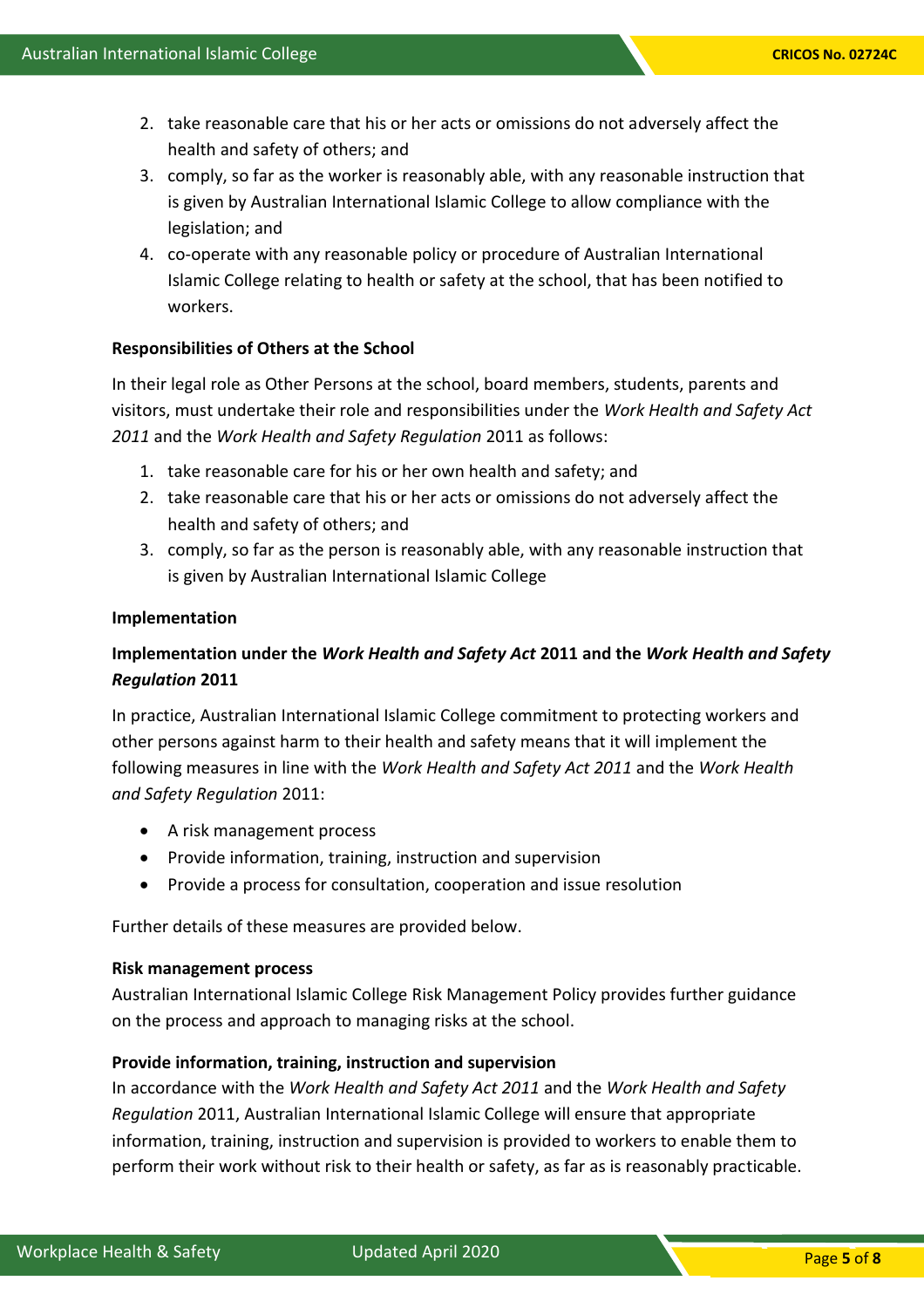This information, training, instruction and supervision will be suitable and adequate, having regard to:

- The nature of the work carried out by the worker; and
- The nature of the risks associated with the work at the time the information, training, instruction or supervision is provided; and
- The control measures implemented.

Australian International Islamic College will ensure, so far as is reasonably practicable, that the information, training and instruction is provided in a way that is readily understandable by any person to whom it is provided.

*Australian International Islamic College* Risk Management Policy provides further guidance on the information, training, instruction and supervision provided to workers at the school.

#### **Provide for consultation, cooperation and issue resolution**

Australian International Islamic College acknowledges its duty to consult, so far as is reasonably practicable, with workers who carry out work for the business or undertaking, who are or are likely to be, directly affected by a matter relating to work health or safety. Where more than one person has a duty for the same matter, each person, must, so far as is reasonably practicable, consult, cooperate and coordinate activities with all other persons who have a duty in relation to the same matter.

Australian International Islamic College will consult with workers in relation to the following health and safety matters in accordance with the *Work Health and Safety Act 2011* and the *Work Health and Safety Regulation 2011*:

- a) when identifying hazards and assessing risks to health and safety arising from the work carried out or to be carried out by the school;
- b) when making decisions about ways to eliminate or minimise those risks;
- c) when making decisions about the adequacy of facilities for the welfare of workers;
- d) when proposing changes that may affect the health or safety of workers;
- e) when making decisions about the procedures for—
	- (i) consulting with workers; or
	- (ii) resolving work health or safety issues at the workplace; or
	- (iii) monitoring the health of workers; or
	- (iv) monitoring the conditions at any workplace under the management or control of Australian International Islamic College or
	- (v) providing information and training for workers; or
- f) when carrying out any other activity prescribed under the relevant legislation.

When consulting with workers, Australian International Islamic College will ensure:

a) that relevant information about the matter is shared with workers; and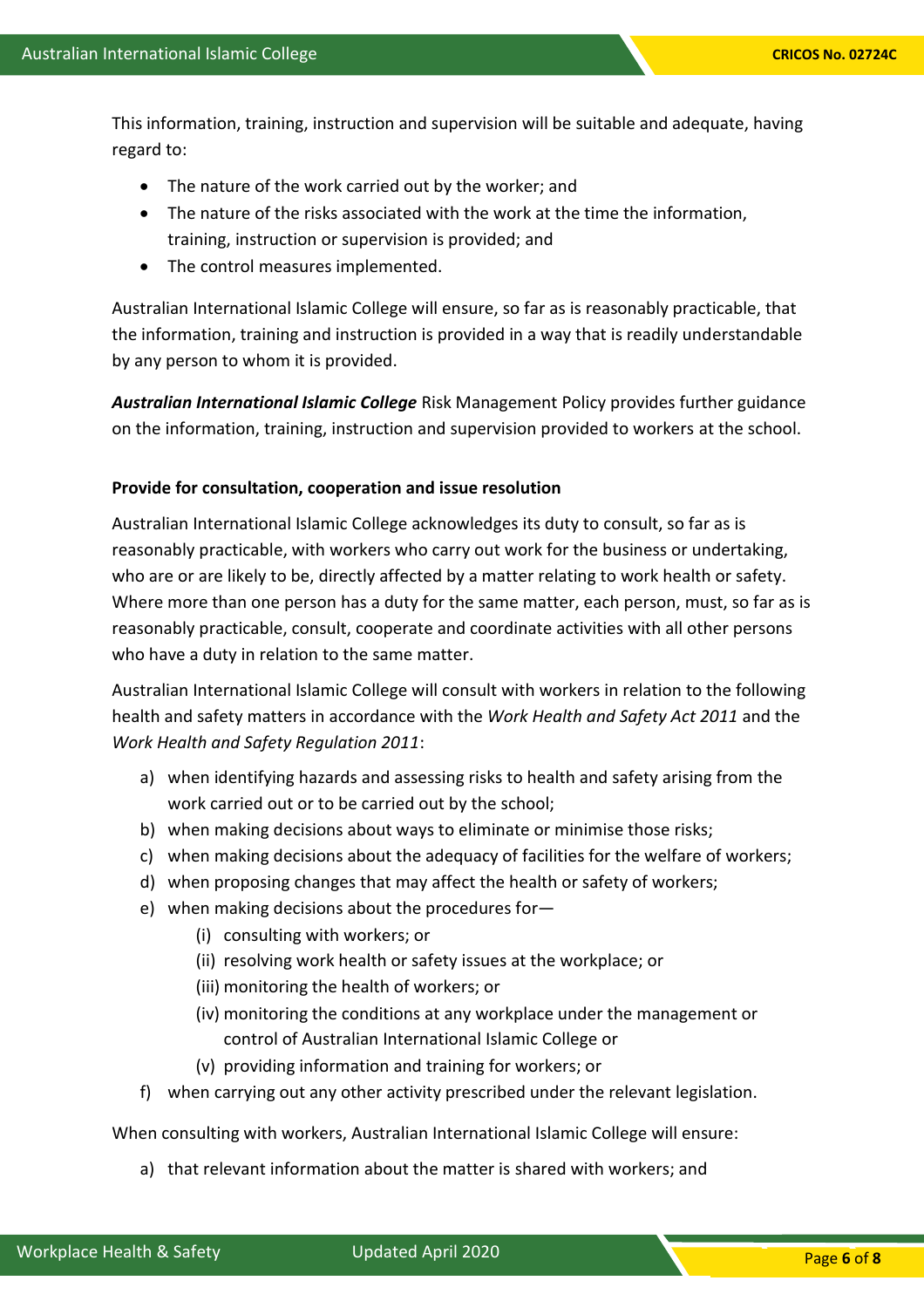- b) that workers be given a reasonable opportunity—
	- (i) to express their views and to raise work health or safety issues in relation to the matter; and
	- (ii) to contribute to the decision-making process relating to the matter; and
- c) that the views of workers are taken into account by Australian International Islamic College
- d) that the workers consulted are advised of the outcome of the consultation in a timely way; and
- e) that records of the consultation process and outcome are retained

Australian International Islamic College Complaints Handling Policy and Procedures provide further guidance on resolving work health and safety issues.

#### *Training*

Australian International Islamic College school will train its staff on this policy and any related processes relating to the health, safety and conduct of staff and students on their induction and will refresh training annually or every two years.

#### *Implementing the Processes*

Australian International Islamic College will ensure it is implementing this policy and any related processes relating to the health, safety and conduct of staff and students by auditing compliance with this policy and related processes annually.

#### *Accessibility of Processes*

This policy and any related processes relating to the health, safety and conduct of staff and students are accessible at aiic.qld.edu.au and will be available on request from the school administration.

#### *Complaints Procedure*

Suggestions of non-compliance with this policy and any related processes may be submitted as complaints under Australian International Islamic College Complaints Handling Policy.

#### **Compliance and Monitoring**

In line with the *Work Health and Safety Act 2011* and the *Work Health and Safety Regulation* 2011 and its duties Australian International Islamic College is committed to monitoring the health of workers and the conditions at the school.

Australian International Islamic College has implemented an Incident Reporting Form (copies kept with administration) which requires workers and other persons to report any hazards or incidents resulting in potential or actual harm to health and safety. Australian International Islamic College will regularly monitor, collate and report on hazards and incidents in accordance with the *Work Health and Safety Act 2011* and the *Work Health and Safety Regulation* 2011.